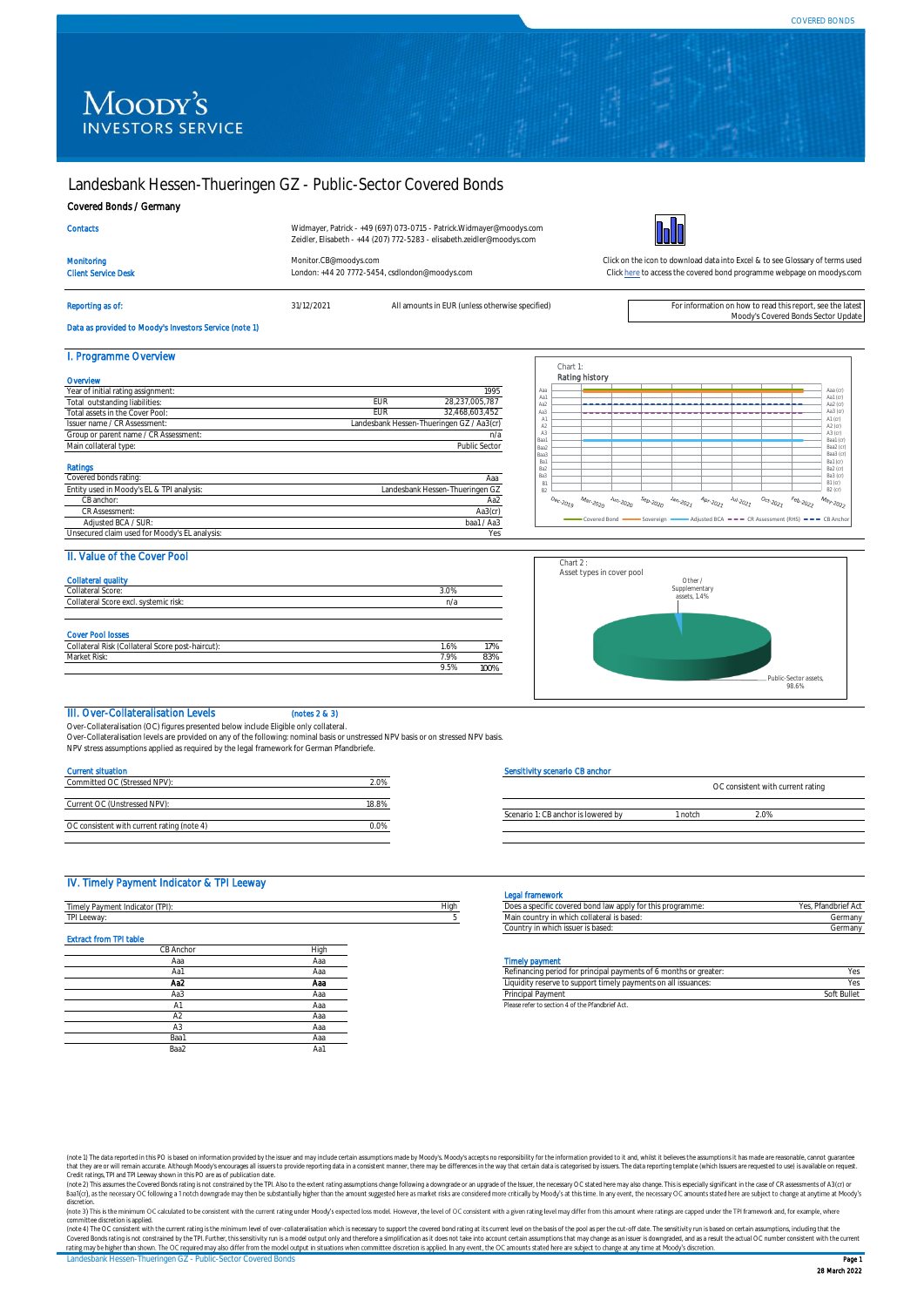#### V. Asset Liability Profile

WAL of the cover pool

# Interest Rate & Duration Mismatch (note 5) Swap Arrangements











#### VI. Performance Evolution





This publication does not announce a credit rating action. For any credit ratings referenced in this publication, please see the<br>ratings tab on the issuer/entity page on <u>www.moodys.com .</u><br>for the most updated credit rating action information and rating history.

(note 5) This assumes no prepayment.<br>(note 6) Based on principal fows only. Assumptions include no prepayments, principal collections limited to the portion of assets that make up the amount of the liabilities plus committ

Landesbank Hessen-Thueringen GZ - Public-Sector Covered Bonds Page 2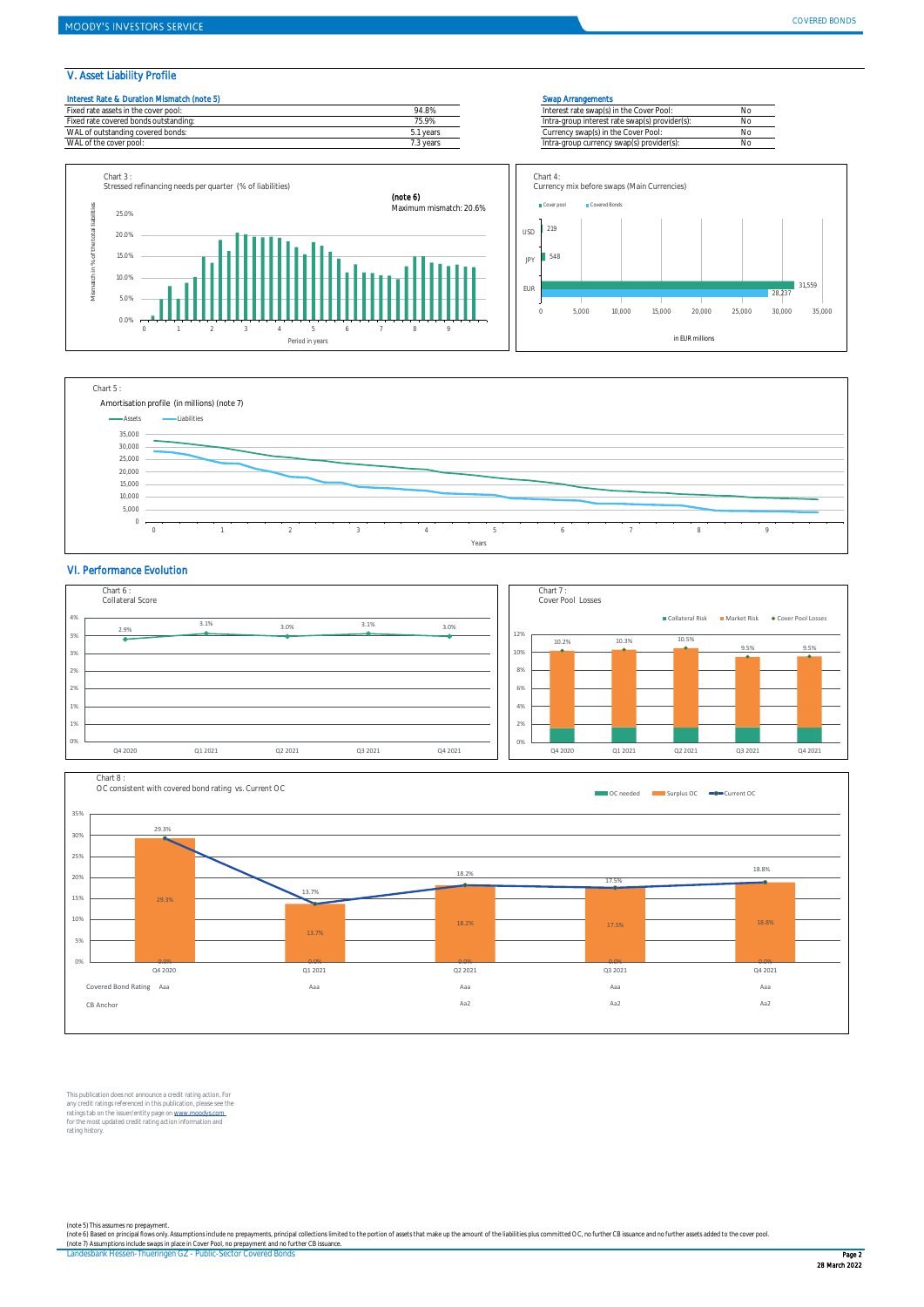### VII. Cover Pool Information - Public Sector Assets

| Overvlew                              |                      | Specific Loan and Borrower characteristics |
|---------------------------------------|----------------------|--------------------------------------------|
| Asset type:                           | <b>Public Sector</b> | Repo eligible loans / bonds:               |
| Asset balance:                        | 32.003.766.803       | Percentage of fixed rate loans / bonds:    |
| WA remaining Term (in months):        |                      | Percentage of bullet loans/ bonds:         |
| Number of borrowers:                  | 5,139                | Loans / bonds in non-domestic currency     |
| Number of Joans / bonds:              | 20,706               | Performance                                |
| Exposure to the 10 largest borrowers: | 26.5%                | Loans / bonds in arrears ( ≥ 2months - <   |
| Average exposure to borrowers:        | 6.227.625            | Loans / bonds in arrears ( ≥ 6months - <   |

| <b>rvlew</b>                          |                | Specific Loan and Borrower characteristics               |       |
|---------------------------------------|----------------|----------------------------------------------------------|-------|
| Asset type:                           | Public Sector  | Repo eligible loans / bonds:                             | 1.7%  |
| Asset balance:                        | 32.003.766.803 | Percentage of fixed rate loans / bonds:                  | 94.8% |
| WA remaining Term (in months):        |                | Percentage of bullet loans/ bonds:                       | 34.2% |
| Number of borrowers:                  | 5.139          | Loans / bonds in non-domestic currency:                  | 2.7%  |
| Number of loans / bonds:              | 20,706         | Performance                                              |       |
| Exposure to the 10 largest borrowers: | 26.5%          | Loans / bonds in arrears ( $\geq$ 2months - < 6months):  | 0.0%  |
| Average exposure to borrowers:        | 6,227,625      | Loans / bonds in arrears ( $\geq$ 6months - < 12months): | 0.0%  |
|                                       |                | Loans / bonds in arrears $( \geq 12$ months):            | 0.0%  |
|                                       |                | Loans / bonds in a foreclosure procedure:                | 0.0%  |
|                                       |                |                                                          |       |

|                                             | Germany | Austria | Belgium | Other | <b>Totals</b> |
|---------------------------------------------|---------|---------|---------|-------|---------------|
| Direct claim against supranational          | 0.0%    | 0.0%    | 0.0%    | 0.0%  | 0.0%          |
| Direct claim against sovereign              | 0.2%    | 0.2%    | 0.0%    | 0.0%  | 0.3%          |
| Loan with quarantee of sovereign            | 0.0%    | 0.0%    | 0.1%    | 2.8%  | 2.9%          |
| Direct claim against region/federal state   | 28.8%   | 0.0%    | 0.0%    | 0.8%  | 29.5%         |
| Loan with quarantee of region/federal state | 9.4%    | 2.2%    | 0.0%    | 0.1%  | 11.6%         |
| Direct claim against municipality           | 49.6%   | 0.0%    | 0.0%    | 0.6%  | 50.2%         |
| Loan with quarantee of municipality         | 2.6%    | 0.0%    | 2.2%    | 0.2%  | 5.0%          |
| Others                                      | 0.4%    | 0.0%    | 0.0%    | 0.0%  | 0.4%          |
|                                             | 91.0%   | 2.4%    | 2.2%    | 4.4%  |               |









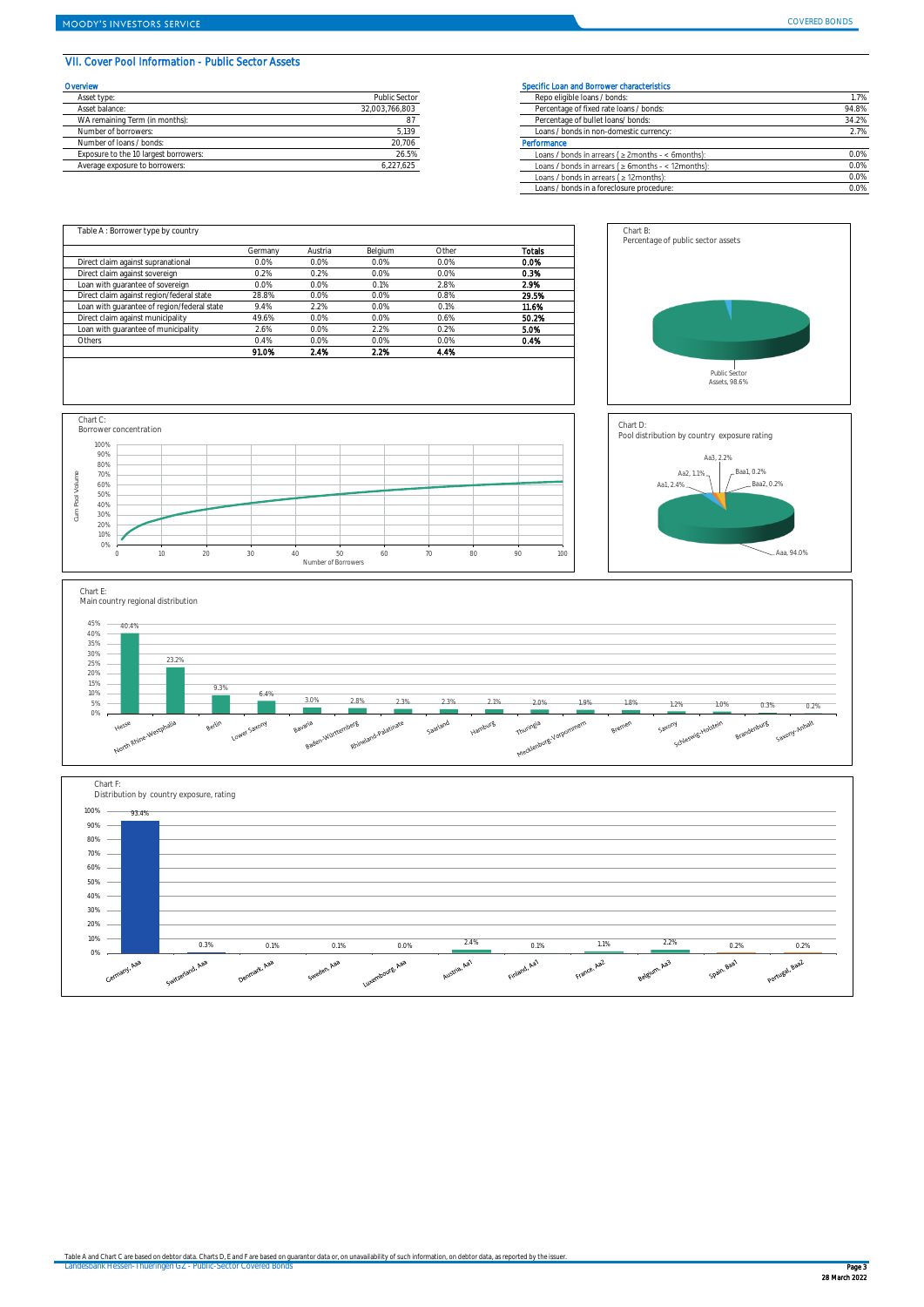# VIII. Cover Pool Information - Supplementary Assets

| Overview                       |                      | <b>Specific Loar</b> |
|--------------------------------|----------------------|----------------------|
| Asset type:                    | Supplementary Assets | Repo elic            |
| Asset balance:                 | 464.836.649          | Percenta             |
| WA remaining Term (in months): |                      | Percenta             |
| Number of assets:              | 49                   | Assets in            |
| Number of borrowers:           |                      | Performance          |
| Average assets size:           | 9.486.462            | Assets in            |
| Average exposure to borrowers: | 51.648.517           | Assets in            |

#### Specific Loan and Borrower characteristics

| Asset type:                    | Supplementary Assets | Repo eligible assets:                               | n/d    |  |  |
|--------------------------------|----------------------|-----------------------------------------------------|--------|--|--|
| Asset balance:                 | 464,836,649          | Percentage of fixed rate assets:                    | 100.0% |  |  |
| WA remaining Term (in months): |                      | Percentage of bullet assets:                        | 100.0% |  |  |
| Number of assets:              |                      | Assets in non-domestic currency:                    | 7.5%   |  |  |
| Number of borrowers:           |                      | Performance                                         |        |  |  |
| Average assets size:           | 9,486,462            | Assets in arrears ( $\geq$ 2months - < 6months):    | 0.0%   |  |  |
| Average exposure to borrowers: | 51.648.517           | Assets in arrears ( $\geq 6$ months - < 12 months): |        |  |  |
|                                |                      | Assets in arrears ( > 12 months):                   | 0.0%   |  |  |
|                                |                      | Assets in a enforcement procedure:                  | 0.0%   |  |  |

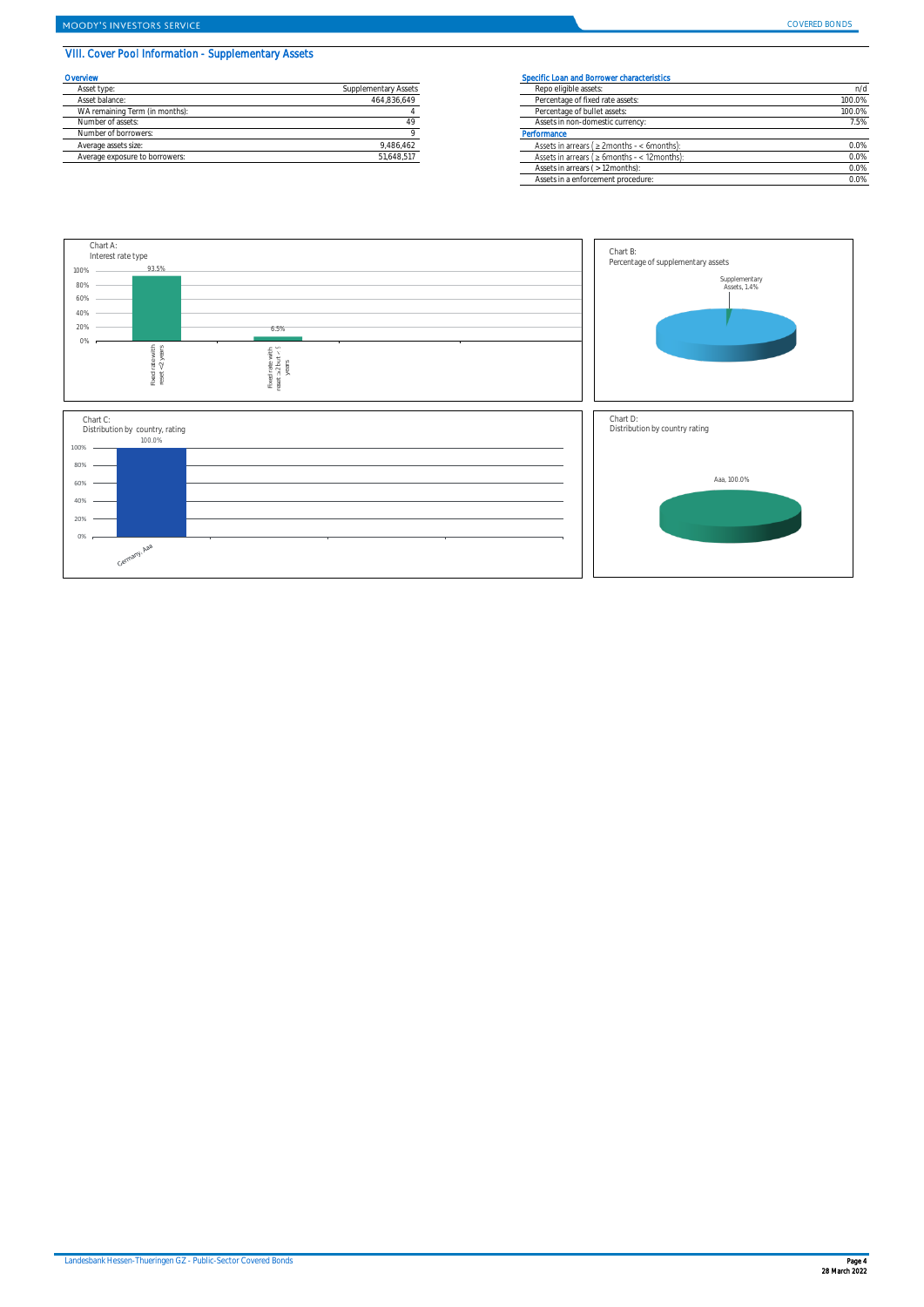# IX. Liabilities Information: Last 50 Issuances

| <b>ISIN</b>  | <b>Serles</b><br>Number | <b>Currency</b> | Outstanding<br>Amount | <b>Issuance</b><br><b>Date</b> | <b>Expected</b><br><b>Maturity</b> | <b>Extended</b><br><b>Maturity</b> | <b>Interest Rate</b><br><b>Type</b> | Coupon            | Principal<br>Payment |
|--------------|-------------------------|-----------------|-----------------------|--------------------------------|------------------------------------|------------------------------------|-------------------------------------|-------------------|----------------------|
| XF0000HEZL60 | n/d                     | EUR             | 3.000.000             | 30/09/2021                     | 30/09/2028                         | 30/09/2029                         | Fixed rate                          | 2.750%            | Soft Bullet          |
| DE000HLB41M4 | n/d                     | EUR             | 750.000.000           | 06/09/2021                     | 06/09/2024                         | 06/09/2025                         | Floating rate                       | EURIBOR + 100 bps | Soft Bullet          |
| DE000HLB41D3 | n/d                     | EUR             | 750,000,000           | 08/04/2021                     | 08/10/2024                         | 08/10/2025                         | Floating rate                       | EURIBOR + 125 bps | Soft Bullet          |
| DE000HLB41C5 | n/d                     | EUR             | 750.000.000           | 26/03/2021                     | 26/03/2024                         | 26/03/2025                         | Floating rate                       | EURIBOR + 105 bps | Soft Bullet          |
| DE000HLB41B7 | n/d                     | EUR             | 750,000,000           | 22/03/2021                     | 22/09/2023                         | 22/09/2024                         | Floating rate                       | EURIBOR + 90 bps  | Soft Bullet          |
| DE000HLB4090 | n/d                     | EUR             | 750.000.000           | 16/03/2021                     | 16/03/2023                         | 16/03/2024                         | Floating rate                       | EURIBOR + 75 bps  | Soft Bullet          |
| DE000HLB40Y1 | n/d                     | EUR             | 20.000.000            | 17/11/2020                     | 17/11/2060                         | 17/11/2061                         | Fixed rate                          | 1.050%            | Soft Bullet          |
| DE000HLB2YN4 | n/d                     | EUR             | 20,000,000            | 09/11/2020                     | 09/11/2060                         | 09/11/2061                         | Fixed rate                          | 0.980%            | Soft Bullet          |
| XF0000HEZL52 | n/d                     | EUR             | 3,082,500             | 30/09/2020                     | 30/09/2028                         | 30/09/2029                         | Fixed rate                          | 2.750%            | Soft Bullet          |
| DE000HLB4Z68 | n/d                     | EUR             | 20.000.000            | 15/07/2020                     | 15/07/2060                         | 15/07/2061                         | Fixed rate                          | 1.000%            | Soft Bullet          |
| DE000HLB4ZG1 | n/d                     | EUR             | 750.000.000           | 29/04/2020                     | 29/04/2024                         | 29/04/2025                         | Floating rate                       | EURIBOR + 150 bps | Soft Bullet          |
| DE000HLB4Y69 | n/d                     | EUR             | 750.000.000           | 23/04/2020                     | 23/10/2023                         | 23/10/2024                         | Floating rate                       | EURIBOR + 115 bps | Soft Bullet          |
| DE000HLB4Y36 | n/d                     | EUR             | 1.000.000.000         | 14/04/2020                     | 14/04/2023                         | 14/04/2024                         | Floating rate                       | EURIBOR + 95 bps  | Soft Bullet          |
| XF0000HEYVJ8 | n/d                     | EUR             | 3,000,000             | 26/03/2020                     | 26/03/2060                         | 26/03/2061                         | Fixed rate                          | 1.220%            | Soft Bullet          |
| XF0000HEYVA7 | n/d                     | EUR             | 5,000,000             | 09/03/2020                     | 09/03/2040                         | 09/03/2041                         | Fixed rate                          | 0.645%            | Soft Bullet          |
| XF0000HEYUQ5 | n/d                     | EUR             | 20.000.000            | 28/01/2020                     | 28/01/2060                         | 28/01/2061                         | Fixed rate                          | 1.210%            | Soft Bullet          |
| XS2106579670 | n/d                     | <b>EUR</b>      | 750.000.000           | 22/01/2020                     | 22/01/2030                         | 22/01/2031                         | Fixed rate                          | 0.125%            | Soft Bullet          |
| XF0000HEYUG6 | n/d                     | EUR             | 25,000,000            | 15/01/2020                     | 14/01/2060                         | 14/01/2061                         | Fixed rate                          | 1.315%            | Soft Bullet          |
| XF0000HEYUC5 | n/d                     | EUR             | 5.000.000             | 13/01/2020                     | 13/01/2060                         | 13/01/2061                         | Fixed rate                          | 1.105%            | Soft Bullet          |
| XF0000HEYUD3 | n/d                     | EUR             | 5,000,000             | 13/01/2020                     | 13/01/2060                         | 13/01/2061                         | Fixed rate                          | 1.085%            | Soft Bullet          |
| DE000HLB4YE9 | n/d                     | EUR             | 5.000.000             | 10/12/2019                     | 10/12/2049                         | 10/12/2050                         | Fixed rate                          | 1.235%            | Soft Bullet          |
| XF0000HEYS07 | n/d                     | EUR             | 10.000.000            | 02/12/2019                     | 25/11/2049                         | 25/11/2050                         | Fixed rate                          | 1.050%            | Soft Bullet          |
| XF0000HEYTF0 | n/d                     | EUR             | 5.000.000             | 28/11/2019                     | 28/11/2044                         | 28/11/2045                         | Fixed rate                          | 1.065%            | Soft Bullet          |
| XF0000HEYTG8 | n/d                     | EUR             | 1,000,000             | 28/11/2019                     | 28/11/2044                         | 28/11/2045                         | Fixed rate                          | 1.065%            | Soft Bullet          |
| XF0000HEYSS5 | n/d                     | EUR             | 5.000.000             | 04/11/2019                     | 23/09/2049                         | 23/09/2050                         | Fixed rate                          | 0.955%            | Soft Bullet          |
| XF0000HEYSS5 | n/d                     | EUR             | 5,000,000             | 04/11/2019                     | 23/09/2049                         | 23/09/2050                         | Fixed rate                          | 0.955%            | Soft Bullet          |
| XF0000HEZL45 | n/d                     | EUR             | 3.167.269             | 30/09/2019                     | 30/09/2028                         | 30/09/2029                         | Fixed rate                          | 2.750%            | Soft Bullet          |
| XS2056484889 | n/d                     | EUR             | 1.000.000.000         | 26/09/2019                     | 26/09/2029                         | 26/09/2030                         | Fixed rate                          | 0.010%            | Soft Bullet          |
| XF0000HEYSB1 | n/d                     | EUR             | 5,000,000             | 20/09/2019                     | 19/09/2049                         | 19/09/2050                         | Fixed rate                          | 1.060%            | Soft Bullet          |
| XF0000HEYSC9 | n/d                     | EUR             | 5,000,000             | 20/09/2019                     | 19/09/2049                         | 19/09/2050                         | Fixed rate                          | 1.060%            | Soft Bullet          |
| XF0000HEYRY5 | n/d                     | EUR             | 5.000.000             | 06/09/2019                     | 06/09/2041                         | 06/09/2042                         | Fixed rate                          | 0.740%            | Soft Bullet          |
| XF0000HEYRZ2 | n/d                     | EUR             | 500.000               | 06/09/2019                     | 06/09/2041                         | 06/09/2042                         | Fixed rate                          | 0.740%            | Soft Bullet          |
| XF0000HEYRV1 | n/d                     | EUR             | 15.000.000            | 03/09/2019                     | 03/09/2052                         | 03/09/2053                         | Fixed rate                          | 0.740%            | Soft Bullet          |
| XF0000HEYRL2 | n/d                     | EUR             | 5,000,000             | 14/08/2019                     | 14/08/2041                         | 14/08/2042                         | Fixed rate                          | 0.835%            | Soft Bullet          |
| XF0000HEYRM0 | n/d                     | EUR             | 500,000               | 14/08/2019                     | 14/08/2041                         | 14/08/2042                         | Fixed rate                          | 0.835%            | Soft Bullet          |
| XF0000HEYQ33 | n/d                     | EUR             | 5,000,000             | 19/07/2019                     | 19/07/2049                         | 19/07/2050                         | Fixed rate                          | 1.350%            | Soft Bullet          |
| XF0000HEYQ25 | n/d                     | EUR             | 5.000.000             | 19/07/2019                     | 19/07/2049                         | 19/07/2050                         | Fixed rate                          | 1.300%            | Soft Bullet          |
| XF0000HEYOW1 | n/d                     | EUR             | 20,000,000            | 09/07/2019                     | 09/07/2049                         | 09/07/2050                         | Fixed rate                          | 1.070%            | Soft Bullet          |
| XF0000HEYQU5 | n/d                     | EUR             | 5.000.000             | 04/07/2019                     | 04/07/2041                         | 04/07/2042                         | Fixed rate                          | 1.030%            | Soft Bullet          |
| XF0000HEYPH4 | n/d                     | EUR             | 27,000,000            | 26/04/2019                     | 26/11/2043                         | 26/11/2044                         | Fixed rate                          | 1.420%            | Soft Bullet          |
| XF0000HEYN77 | n/d                     | EUR             | 100.000.000           | 08/04/2019                     | 30/12/2024                         | 30/12/2025                         | Fixed rate                          | 0.095%            | Soft Bullet          |
| XF0000HEYN69 | n/d                     | EUR             | 75.000.000            | 08/04/2019                     | 29/12/2023                         | 29/12/2024                         | Zero Bond                           | Zero              | Soft Bullet          |
| XF0000HEYNX6 | n/d                     | EUR             | 1.000.000             | 27/03/2019                     | 27/03/2034                         | 27/03/2035                         | Fixed rate                          | 0.920%            | Soft Bullet          |
| XF0000HEYNP2 | n/d                     | EUR             | 1,000,000             | 21/03/2019                     | 21/03/2039                         | 21/03/2040                         | Fixed rate                          | 1.223%            | Soft Bullet          |
| XF0000HEYNN7 | n/d                     | EUR             | 10,000,000            | 21/03/2019                     | 21/03/2039                         | 21/03/2040                         | Fixed rate                          | 1.223%            | Soft Bullet          |
| XF0000HEYMP4 | n/d                     | EUR             | 2,000,000             | 25/02/2019                     | 25/02/2039                         | 25/02/2040                         | Fixed rate                          | 1.287%            | Soft Bullet          |
| XF0000HEYMQ2 | n/d                     | EUR             | 5.000.000             | 25/02/2019                     | 25/02/2039                         | 25/02/2040                         | Fixed rate                          | 1.287%            | Soft Bullet          |
| XF0000HEYMN9 | n/d                     | EUR             | 3.000.000             | 25/02/2019                     | 25/02/2039                         | 25/02/2040                         | Fixed rate                          | 1.287%            | Soft Bullet          |
| XF0000HEYMM1 | n/d                     | <b>FUR</b>      | 20,000,000            | 25/02/2019                     | 25/02/2039                         | 25/02/2040                         | Fixed rate                          | 1.287%            | Soft Bullet          |
| XF0000HEYL87 | n/d                     | EUR             | 25.000.000            | 21/02/2019                     | 22/02/2049                         | 22/02/2050                         | Fixed rate                          | 1.730%            | Soft Bullet          |